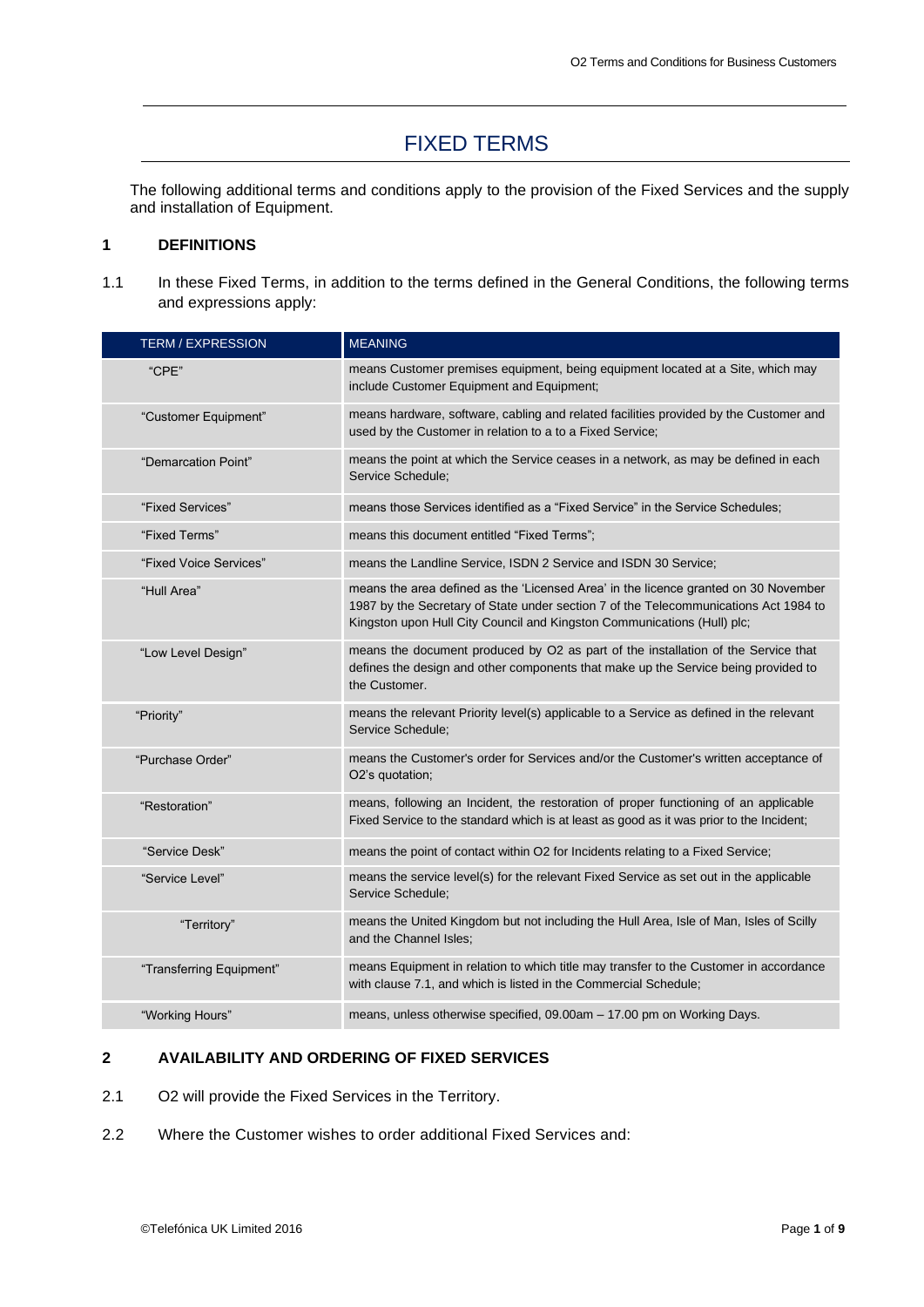- a) the pricing for additional Fixed Services is set out in the Commercial Schedule or on the O2 Website, the Customer shall place orders in writing to its O2 account manager, or other point of contact agreed between the parties for this purpose from time to time; or
- b) the pricing is not set out in the Commercial Schedule or on the O2 Website and the Fixed Services require a separate quotation, the Customer shall request a quotation in writing from its O2 account manager, or other agreed point of contact between the parties for this purpose from time to time.
- 2.3 Where a Fixed Service requires a separate quotation under clause 2.2 b) of these Fixed Terms above, the following shall apply:
	- a) the Customer shall supply any information about the nature of its requirement as O2 reasonably requires in order to prepare the quotation;
	- b) where O2 provides the Customer with a quotation, it shall constitute an offer to supply such to the Customer at the prices set out in the quotation and on the terms and conditions of this Agreement (including any additional Service Schedules and other terms referred to in such quotation), which will be open for acceptance by the Customer until the date specified in the quotation;
	- c) if the Customer accepts the offer referred to in clause 2.3 b) of these Fixed Terms, it shall issue a Purchase Order to O2. Any other standard terms and conditions of supply which may appear on, be attached to, or which may be referred to, in the Purchase Order, will have no effect, will not form part of this Agreement, and this Agreement shall take precedence to the exclusion of any such terms and conditions notwithstanding the terms of such Purchase Order; and
	- d) where the quotation referred to in clause 2.3 b) of these Fixed Terms identifies any additional Customer obligations required for the Customer to use the goods or services which are the subject of the quotation, those obligations (including, for the avoidance of doubt, any additional Service Schedules) shall form part of this Agreement and O2 shall have no liability for any failure to supply those goods and services in the event the Customer fails to comply with such obligations.
- 2.4 The Customer may request additional Equipment under this Agreement by submitting a Purchase Order in writing.
- 2.5 O2's acceptance of an order for Equipment is subject to availability and O2 may reject any Purchase Order submitted by the Customer under clause 2.4 of these Fixed Terms without any liability to the Customer. Once accepted by O2, the relevant Purchase Order may not be revoked by the Customer.
- 2.6 O2 reserves the right to add to, substitute, or to discontinue any item of Equipment at any time. O2 does not guarantee the continuing availability of any particular item of Equipment.
- 2.7 O2's Representatives are not authorised to make any warranty or representations concerning the Fixed Services unless confirmed by O2 in writing. In ordering Fixed Services pursuant to this Agreement the Customer acknowledges that it does not rely on any such representations which are not so confirmed.

# **3 CHARGES**

- 3.1 The Charges for Fixed Services may be adjusted as a result of any survey or investigation of the Site carried out by or on behalf of O2.
- 3.2 The Charges do not include special delivery costs, nor any levies and taxes payable in respect of the import of the Equipment. Any such costs incurred by O2 shall be separately invoiced by O2 to the Customer.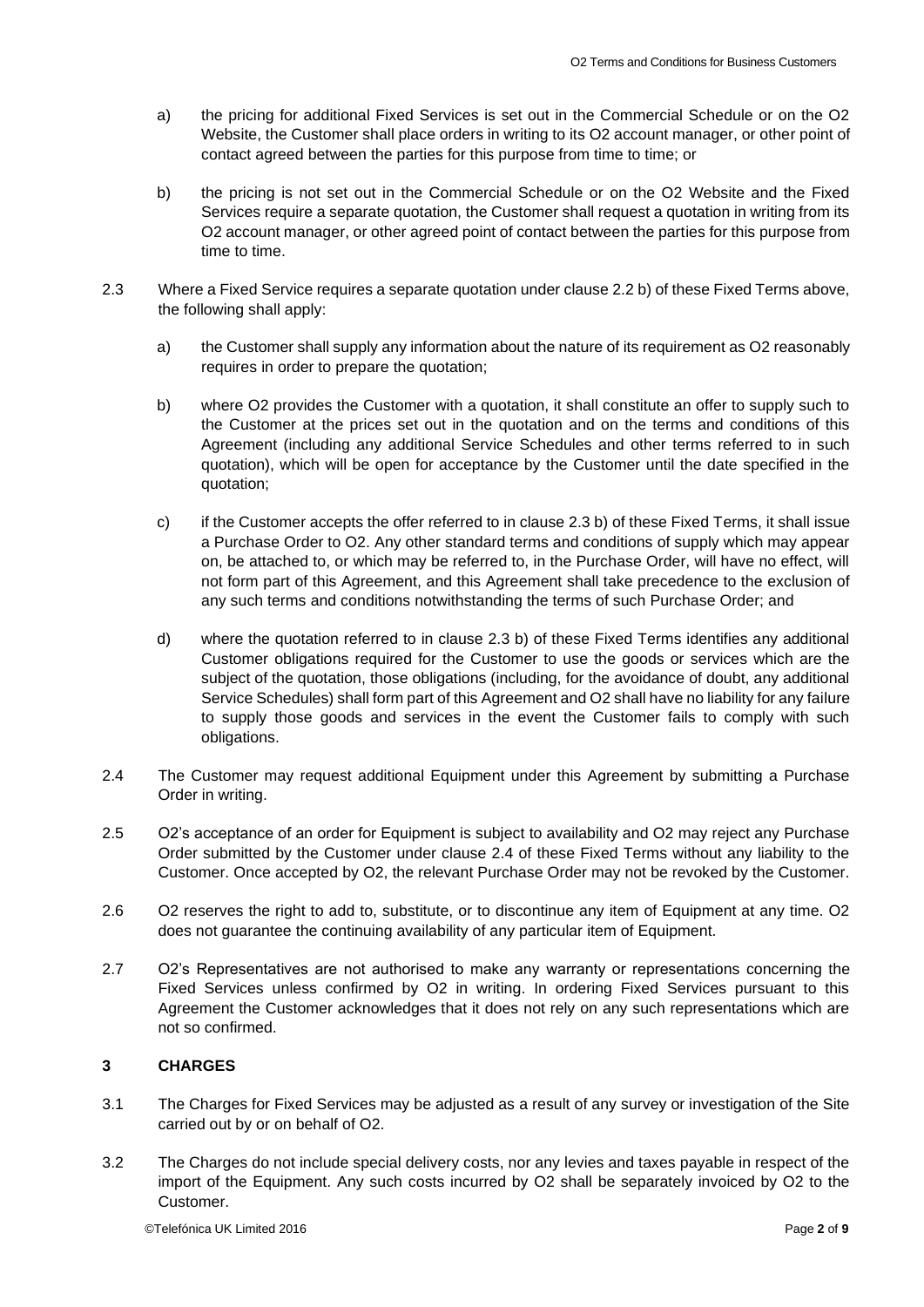- 3.3 Unless otherwise specified, all Charges include travel, accommodation and subsistence expenses of O2 Personnel (including the cost of time spent travelling) incurred in the provision of the relevant Fixed Services.
- 3.4 The Charges for Equipment may be based on pricing in foreign currencies. Where this is the case, O2 shall specify the original currency, and the exchange rate used. If during the period of validity of a quotation, the prevailing exchange rate fluctuates by more than 10% from the rate used for the quotation, then O2 shall have the right to amend the proposed Charges to reflect this change.

# **4 CUSTOMER EQUIPMENT**

- 4.1 The Customer shall ensure that any Customer Equipment:
	- a) is technically compatible with the Network and the relevant Fixed Service including, without limitation, conforming to any interface specifications and/or routing protocols specified by or on behalf of O2;
	- b) does not harm the Network, or any equipment belonging to O2 or a Third Party;
	- c) is connected to the Network and the relevant Fixed Service strictly in accordance with the instructions of O2; and
	- d) is used by the Customer strictly in accordance with any legislation, instructions, safety and security procedures, licences and standards.
- 4.2 If the Customer Equipment does not meet the requirements set out in clause 4.1 of these Fixed Terms, the Customer must immediately disconnect the Customer Equipment from the Network, the Equipment and the Fixed Services.O2 may disconnect the Customer Equipment, at the Customer's expense (providing as much prior notice as reasonably possible to the Customer) in the case of emergency or where the disconnection is required by law.
- 4.3 Certain elements of the Fixed Services are dependent on the Customer having suitable Customer Equipment available and in the event that the Customer is unable to provide such Customer Equipment, then:
	- a) some of the Fixed Services may not function correctly; and
	- b) O2 shall have no liability for the Customer's inability to receive those Services.
- 4.4 If the Customer asks O2 to test the Customer Equipment to make sure that it complies with the relevant standards and any licences applicable to the Customer, the Customer must pay O2 the applicable Charges set out in the Commercial Schedule or on the O2 Website.

# **5 SITE PREPARATION, ACCESS AND INSTALLATION**

- 5.1 Where Fixed Services are provided to a Site, the supply of the Fixed Services and any part of them shall be subject to satisfactory results of any survey or other investigation of the Site carried out by or on behalf of O2 that O2 deems necessary in relation to the Site prior to the supply of the Fixed **Services**
- 5.2 O2 may in its sole discretion determine that it may not be able to provide the relevant Fixed Services to certain Sites and O2 reserves the right to:
	- a) cancel the element of the Fixed Services that cannot be provided and refund any money that the Customer has paid in respect of that element of the Services but continue the provision of the other elements of the Fixed Services; or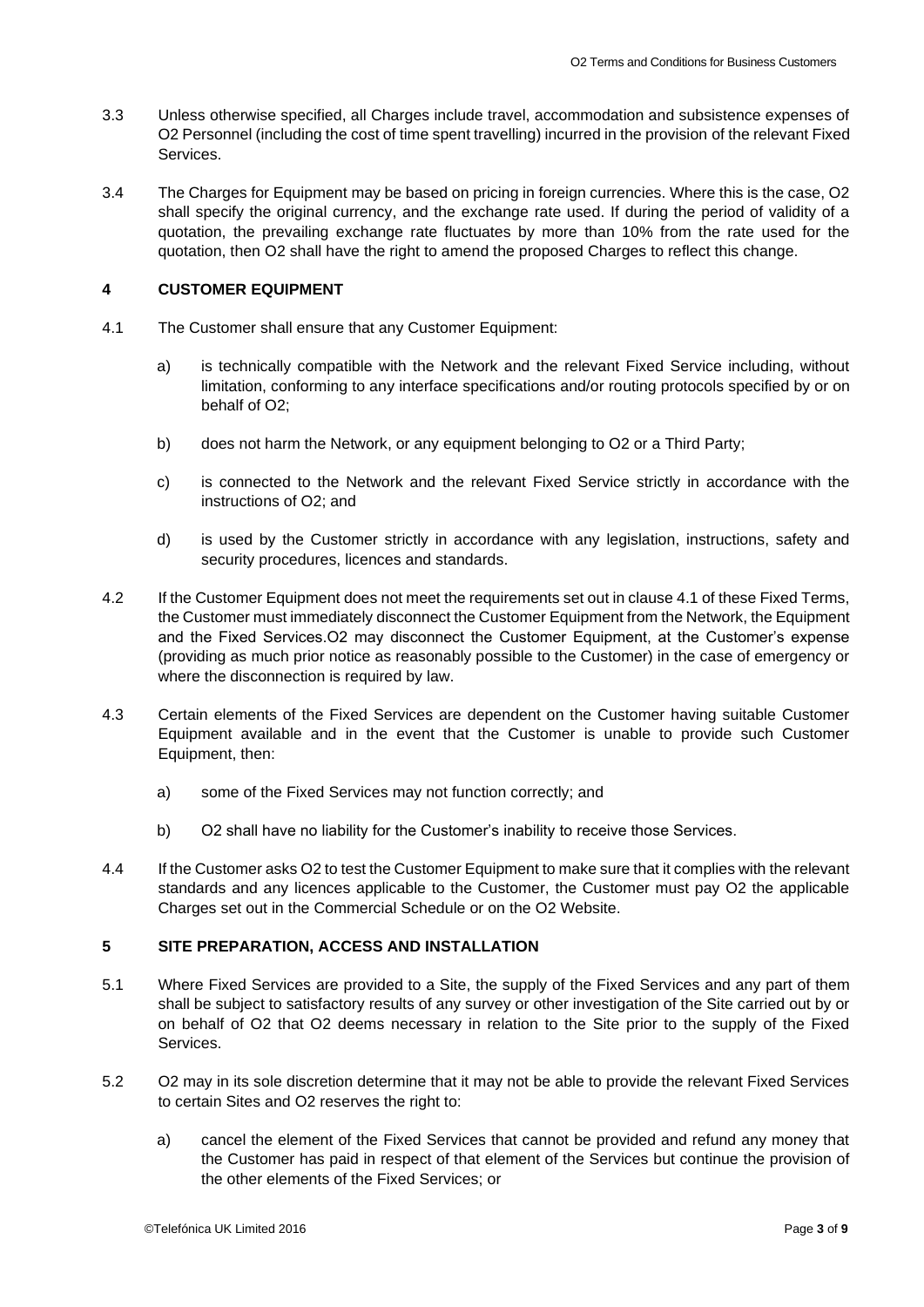- b) cancel all Fixed Services ordered by the Customer and refund any money that the Customer has paid.
- 5.3 If Equipment is to be installed at a Site, the Customer shall (at its own expense):
	- a) prior to installation:
		- i supply O2 with all necessary technical information regarding the Site and the Customer's operating requirements, to allow O2 to plan and arrange for installation;
		- ii prepare Sites that comply with O2's reasonable instructions including, without limitation, providing any openings in buildings;
		- iii provide any electricity and telecommunication connection points reasonably required by O2 to install the Equipment as applicable; and
		- iv obtain whatever consents or permissions may be necessary for O2 to locate the Equipment on and access the Site, including, but not limited to, permission for any necessary alterations to buildings or premises, permission to cross land or permission to put the Equipment on property,

and O2 shall be entitled to charge the Customer for any additional costs that it incurs as a result of the Customer's failure to prepare a Site as required in this clause 5.3 a) of these Fixed Terms.

- 5.4 The Customer shall, at all times:
	- a) following a request from O2, permit an O2 Representative who produces a valid identity card and proof of authorisation from O2 such access to the Sites as is reasonably necessary for O2 to install Equipment, maintain applicable CPE and to carry out its obligations in this Agreement, including access to any utilities and power supplies that an O2 Representative may reasonably require;
	- b) provide a safe working environment for O2's Representative at the Site and such labour and equipment as O2 may have specified in advance as reasonably required to enable it to perform the installation;
	- c) provide a suitable place and conditions for CPE in accordance with the relevant installation standards including providing continuous mains electricity supply and connecting points and/or all necessary trunking, conduits and cable trays;
	- d) provide internal cabling between any Equipment and Customer Equipment, as appropriate and all such other cabling on the Customer's side of the Demarcation Point as may be necessary to receive the Fixed Service;
	- e) maintain adequate security policies and insurance in relation to the CPE and will provide evidence of such if requested by O2;
	- f) provide access (both remote and when needed locally) to systems, CPE and/or nominated Customer representatives, as required by O2 in order to deliver the Fixed Services;
	- g) configure and provide access through any Customer firewalls and Customer security devices, as O2 shall reasonably require to enable O2 to perform its obligations under this Agreement, subject to O2 compliance with the Customer's information security policies; and
	- h) ensure that Site plans are accessible to O2 on each visit and that any programming performed by a Third Party is backed up and made available to O2.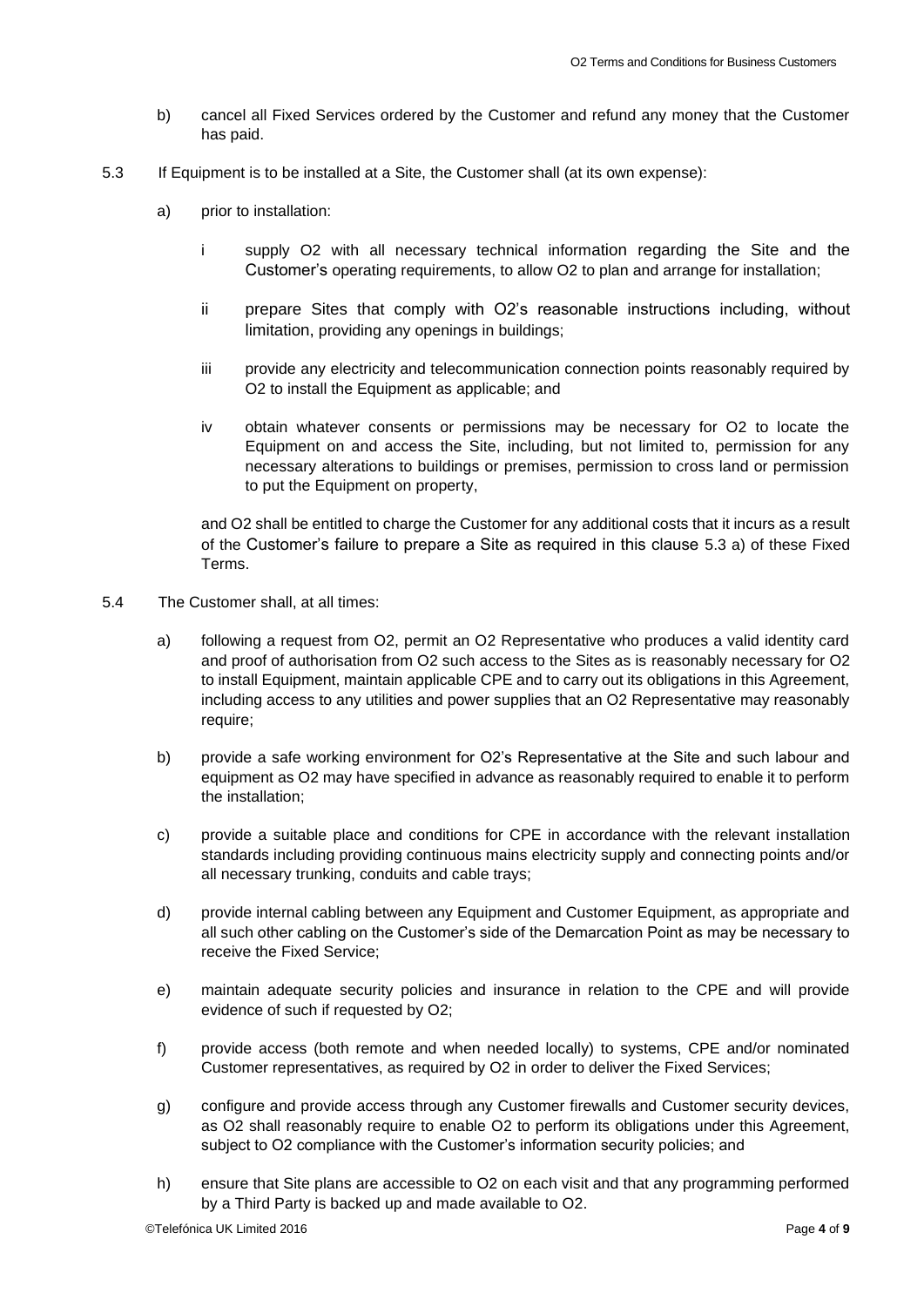- 5.5 O2 shall have no liability for any failure in delivering or installing Equipment or maintaining applicable CPE in the event the Customer fails to comply with its obligations in this clause 5.4.
- 5.6 O2's normal working hours for Site visits are 0900-1700 on Working Days. If the Customer requests and O2 agrees to work outside of these hours, the Customer must pay additional Charges.O2 will normally only require access to the Site during these working hours, but may, on reasonable notice, require the Customer to provide access at other times.
- 5.7 The Customer will notify O2 immediately if any limitation to reasonable access to Equipment, other CPE or a Site is likely to occur. O2 may charge the Customer for any costs or expenses incurred as a result of O2 Representatives being unable to access the Site at the agreed time. The Charges may include the payment of Charges for the Services as if they had commenced, irrespective of whether that is the case.
- 5.8 O2 will not be liable for any breach of this Agreement (including, without limitation, the Service Levels) to the extent that any failure by O2 to perform its obligations is as a result of O2's Representative not being granted access to any Site by the Customer or a failure of the Customer to fulfil its obligations under this Agreement.
- 5.9 O2 shall have no liability to the Customer (directly or indirectly) resulting from the connection of the Equipment to any network (other than the Network).
- 5.10 The Customer and O2 agree to look after each other's equipment on the Site. O2 shall have no liability for faults arising in the Equipment or other CPE or interruption in the provision of Services caused by failures in the power supply, except where such power supply failure is directly caused by O2.
- 5.11 O2 Representatives will observe the Customer's reasonable Site regulations as previously notified in writing to O2, although O2 will not be liable for any breach of this Agreement arising out of any conflict between any Site regulations and this Agreement.
- 5.12 O2 Representatives accessing the Customer's Sites will comply with all relevant applicable laws relating to health and safety.
- 5.13 The Customer is responsible for making the Site good after any work undertaken by O2 at the Site, including putting items back and for redecorating.
- 5.14 This clause 5 shall continue to apply following termination of the Agreement to the extent required for O2 to disconnect and remove from any Site any Equipment belonging to O2.

# **6 DELIVERY, ACCEPTANCE AND RISK**

- 6.1 O2 will deliver the Equipment to the relevant Site address provided that the address is within the Territory. O2 will advise the Customer in good time of any instruction or other information required to enable the Customer to take delivery of the Equipment.
- 6.2 The Customer shall be deemed to have accepted an item of Equipment immediately after the Customer has taken delivery of the Equipment. Where Equipment is expressly provided on an "as is" or similar basis, O2 shall have no liability for defects other than latent defects which could not have been apparent from a physical inspection of the Hardware.
- 6.3 Risk in an item of Hardware shall pass to the Customer:
	- a) when that item of Hardware has been delivered, if O2 is to deliver the item of Equipment; or
	- b) if the item of Hardware is to be collected by the Customer, when the Customer takes possession of that Equipment, and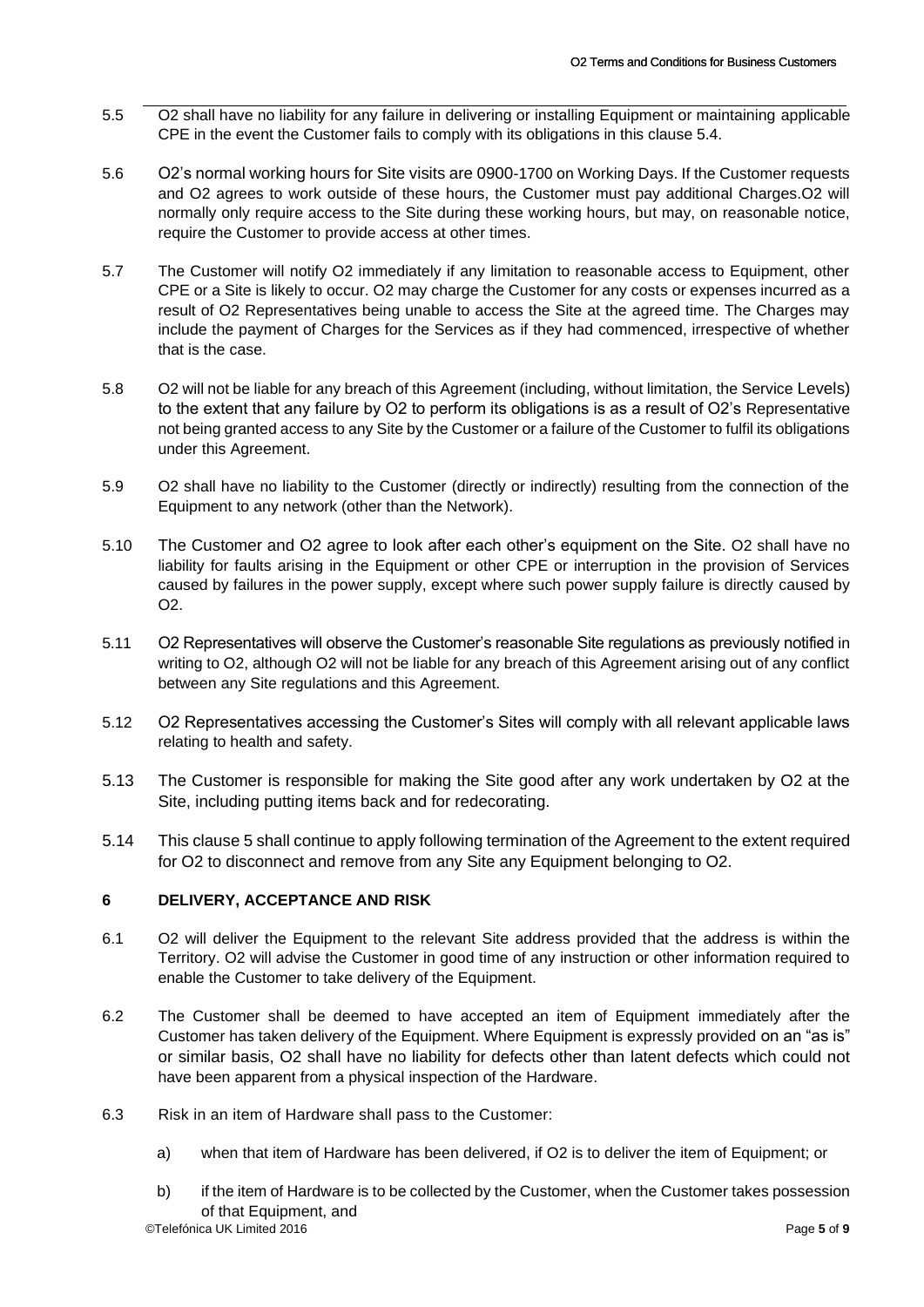- c) the Customer shall not be liable for any loss or damage to the item of Equipment to the extent that such loss or damage is caused by the negligence of O2 or its suppliers.
- 6.4 Notwithstanding the provisions of clauses 6.1, 6.2 and 6.3, the Customer shall report any misshipments of Equipment (and any related Software) within ten (10) Working Days of delivery.

#### **7 TITLE IN THE EQUIPMENT**

- 7.1 Notwithstanding acceptance and the passage of risk, title to an item of Transferring Equipment shall not pass to the Customer until the Customer has paid the Charges relating to that item of Transferring Equipment in full.
- 7.2 Until title in the Transferring Equipment has passed to the Customer, the Customer undertakes not to sell, transfer, lease, charge, assign by way of security or otherwise deal in or encumber the Transferring Equipment in any way and that it shall keep such Transferring Equipment in good working order and insured for its full replacement value allowing for fair wear and tear during the period of use by the Customer.
- 7.3 If the Customer is in breach of any of the conditions of clause 7.2 of these Fixed Terms prior to the date on which the relevant payment has passed to the Customer;
	- a) O2 (without prejudice to any other legal remedies it may have, including the right to terminate this Agreement) shall be entitled at any time to enter the Site and remove the Equipment; and
	- b) any proceeds of sale in respect of the Equipment shall be held in a separate account by the Customer as trustee for O2.
- 7.4 Where title in the Equipment remains with O2, the Customer will:
	- a) only use Equipment for the purposes of receiving or using the Services in accordance with this Agreement;
	- b) be responsible for the Equipment when it is on Site and will not move, add to, modify or in any way interfere with the Equipment (including to not remove, tamper with and/or obliterate any words or labels on it), nor allow anyone else (other than someone authorised by O2) to do so;
	- c) not have the Equipment repaired or serviced except as authorised by O2;
	- d) keep the Equipment fully insured for risk of loss, theft, destruction, damage and to inform O2 if the Equipment is lost, stolen or damaged;
	- e) not create or allow any charges, liens, pledges or other encumbrances to be created over the Equipment;
	- f) permit O2, O2 Representatives and/or O2's suppliers to inspect or test the Equipment at all times on reasonable notice and, following the termination of the Service(s), to recover it; and
	- g) if requested by O2, return, or arrange for the return of, Equipment to O2 or O2 Representatives strictly in line with O2's instructions.

#### **8 EQUIPMENT WARRANTIES**

8.1 Unless otherwise agreed, Equipment is subject to the manufacturer's warranty and, unless explicitly stated otherwise in this Agreement, O2 does not warrant the performance of the Equipment (or any related Software). O2 will pass the benefit of the manufacturer's warranty to the Customer.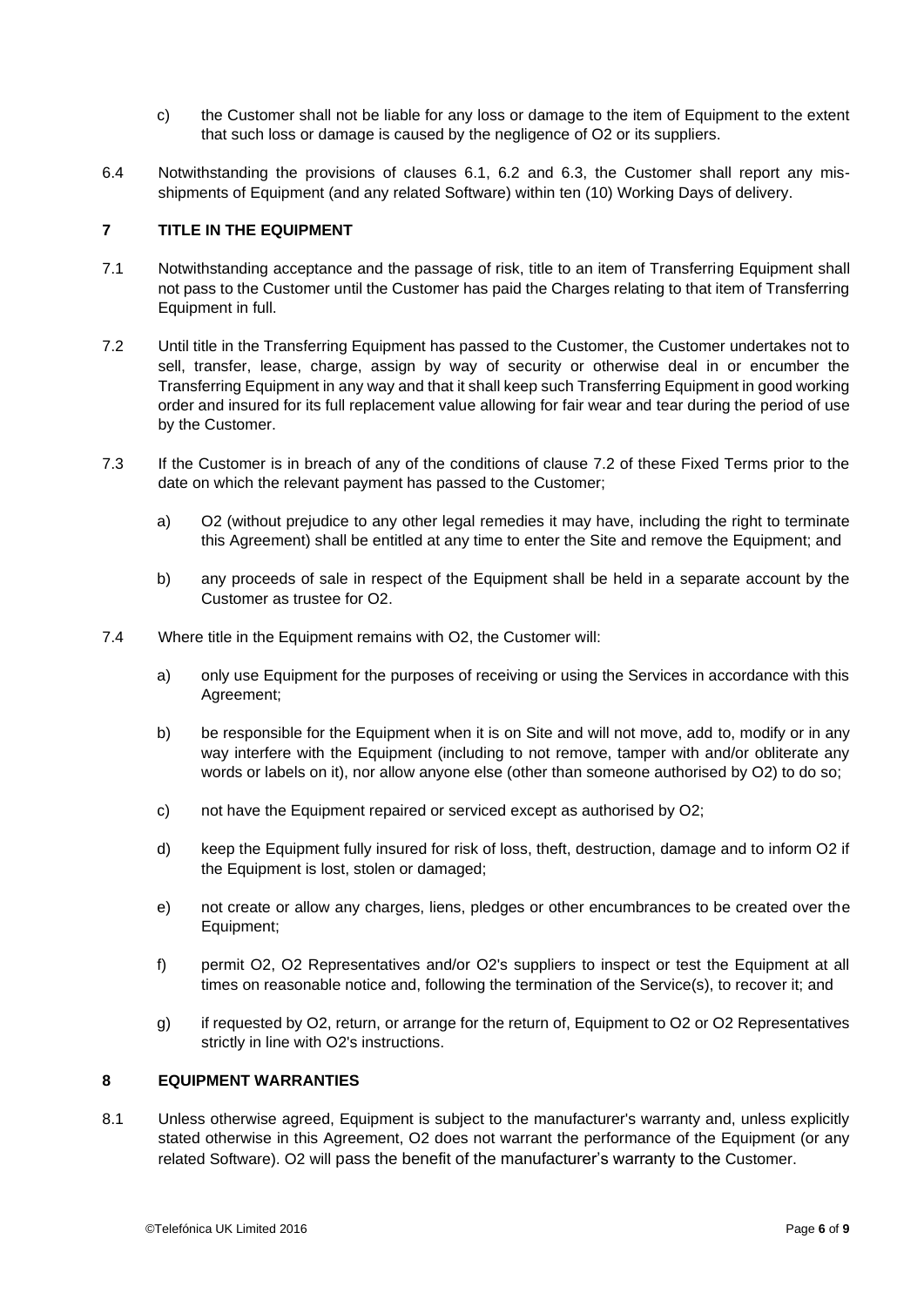- 8.2 If the Customer reports a fault during the manufacturer's warranty period and the fault is due to faulty design, manufacture, material or the negligence of O2 or its suppliers, O2 will give all reasonable assistance to the Customer in connection with procuring that the manufacturer will deal with the matter under the terms of its warranty and may replace or (at its option) repair the Equipment provided that:
	- a) the Equipment has been properly kept and maintained, used in accordance with the instructions of the manufacturer, O2 or its supplier and has not been modified except with O2's written agreement; and
	- b) the fault is not due to damage (including lightning and electrical damage) or the actions of anyone other than O2.
- 8.3 The Equipment warranty:
	- a) applies to any Equipment repaired or replaced under this clause, provided that the applicable warranty period shall be the remainder of the original manufacturer's warranty period; but
	- b) does not cover fair wear and tear.
- 8.4 O2 does not guarantee that any Software supplied as part of the Equipment it will be uninterrupted or error free and O2 is not responsible for fixing any bugs, errors or omissions in the Software. In addition to its obligations set out in clause 16 of the General Conditions, the Customer shall not permit the whole or any part of any Software to be incorporated into any other computer programs.
- 8.5 O2 shall not be responsible for any pre-existing viruses or any viruses introduced by the Customer to the Equipment (including any related Software).

#### **9 SERVICE LEVELS**

- 9.1 O2 will provide the Fixed Services in accordance with the relevant Service Levels, from the applicable Service Commencement Date.
- 9.2 The Service Levels set out in a specific Service Schedule apply solely to the Fixed Services covered under that Service Schedule and not any other Services provided under this Agreement.
- 9.3 In the event that a fixed level of compensation is provided for in relation to a failure to meet a Service Level, such fixed level of compensation will be the sole and exclusive remedy available to the Customer and O2's sole liability for any failure to meet such Service Level. Where there is no compensation entitlement specified for a failure to meet the Service Level and subject to clauses 18.4 and 18.5 of the General Conditions, O2 has no contractual liability for any failure to meet such Service Levels.
- 9.4 Unless otherwise stated in the relevant Service Schedule or agreed in writing between the Parties and notwithstanding clause 18.3 of the General Conditions, O2's total aggregate liability in respect of compensation for failure to meet Service Levels shall be limited, in each calendar year, to 10% of the Charges that are paid or payable by the Customer under the relevant Service Schedule or SBD in the applicable calendar year.
- 9.5 Unless otherwise stated in a Service Schedule, the installation of Fixed Services (and measurement of Service Levels) will be within the hours of 9.00am to 5.30pm on Working Days.
- 9.6 The Customer acknowledges that only those performance measures produced by or on behalf of O2 will be used for assessing O2's performance against the Service Levels.
- 9.7 Where O2 requests any information from the Customer, a User or a relevant Third Party associated with the Customer or User, the number of whole or part hours taken for the relevant Customer, User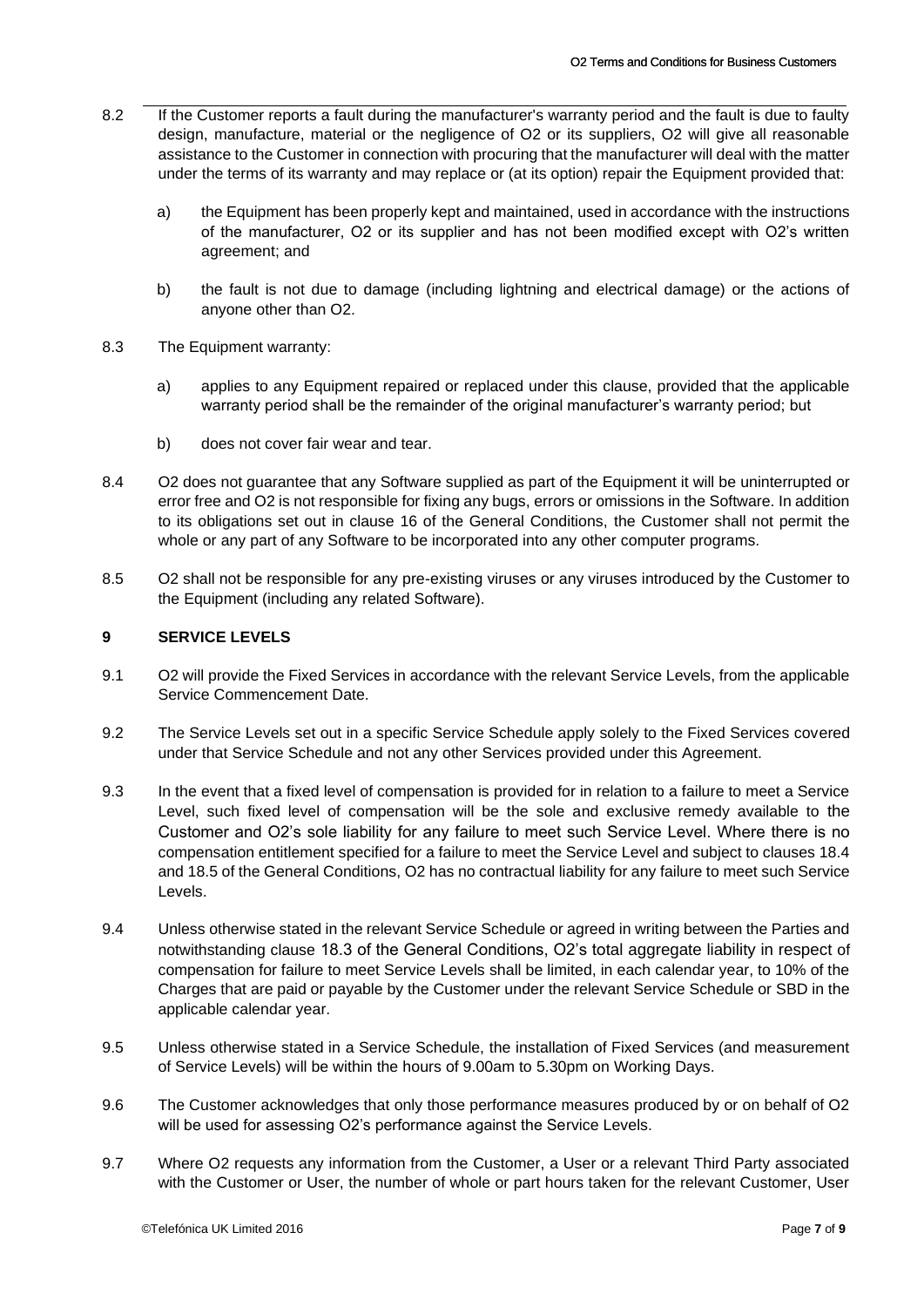or Third Party to provide such information to O2 will be added to the timescales relating to the Service Levels.

- 9.8 O2 will not be liable for any failure to meet a Service Level if:
	- a) the failure by O2 is due to the Customer's own network or Customer Equipment or any other network (including but not limited to the Internet) or equipment outside the Network;
	- b) the Customer is in breach of any part of the Agreement that affects O2's ability to comply with the Service Level;
	- c) through no fault of its own or because of circumstances beyond its reasonable control, O2 is unable to carry out any necessary work at, or gain access to the Site or the Customer fails to agree an appointment date or work is aborted;
	- d) the Customer and O2 agree a different timescale for performance of a Service Level;
	- e) the failure is because reasonable assistance is required by O2 from the Customer, a User or a relevant Third Party associated with the Customer or User and such assistance is not provided within the required timescale, or if not timescale is specified, such assistance is not provided promptly;
	- f) through no fault of its own, O2 is unable or is waiting to obtain any necessary parts, permissions or consents required in connection with the performance of a particular Service Level;
	- g) the failure is due to a matter outside of O2's reasonable control, including where a fault is caused by the Customer or a Third Party;
	- h) the failure is due to an inaccurate order being submitted by the Customer where such inaccuracy materially contributes to the failure by O2;
	- i) the failure is due to any suspension of the Services in accordance with clause 13 of the General Conditions;
	- j) in relation to Fixed Services which require geographic telephone number porting, the failure is due to the application of the geographic number porting process;
	- k) the failure is caused by the presence of an incompatible product or service; or
	- l) the failure is due to a change in the Customer's requirements other than agreed pursuant to clause 8 of the General Conditions.
- 9.9 If the Fixed Service includes advice or work on Customer Equipment or a Customer network, O2 does not guarantee that following provision of the Fixed Services the Customer Equipment or Customer network will not be subject to any unlawful access, fraud or other misuse and O2 will have no liability to the Customer in respect of such unlawful access, fraud or other misuse.

# **10 PROVIDING THE SERVICES BY NON-STANDARD MEANS**

- 10.1 If O2 would incur unusual or additional costs in providing the Fixed Services to a Site, O2 shall be entitled, on providing written notice to the Customer and with the Customer's agreement, to increase the Charges by the amount of such costs. The Customer may request information specifying the basis for the additional Charges.
- 10.2 Where, in order to meet the Customer's requirements:
	- a) O2 considers it appropriate to provide the Fixed Services, wholly or in part, by non-standard means or at substantially greater expense than O2 normally incurs, so that O2's standard tariffs would be inappropriate; or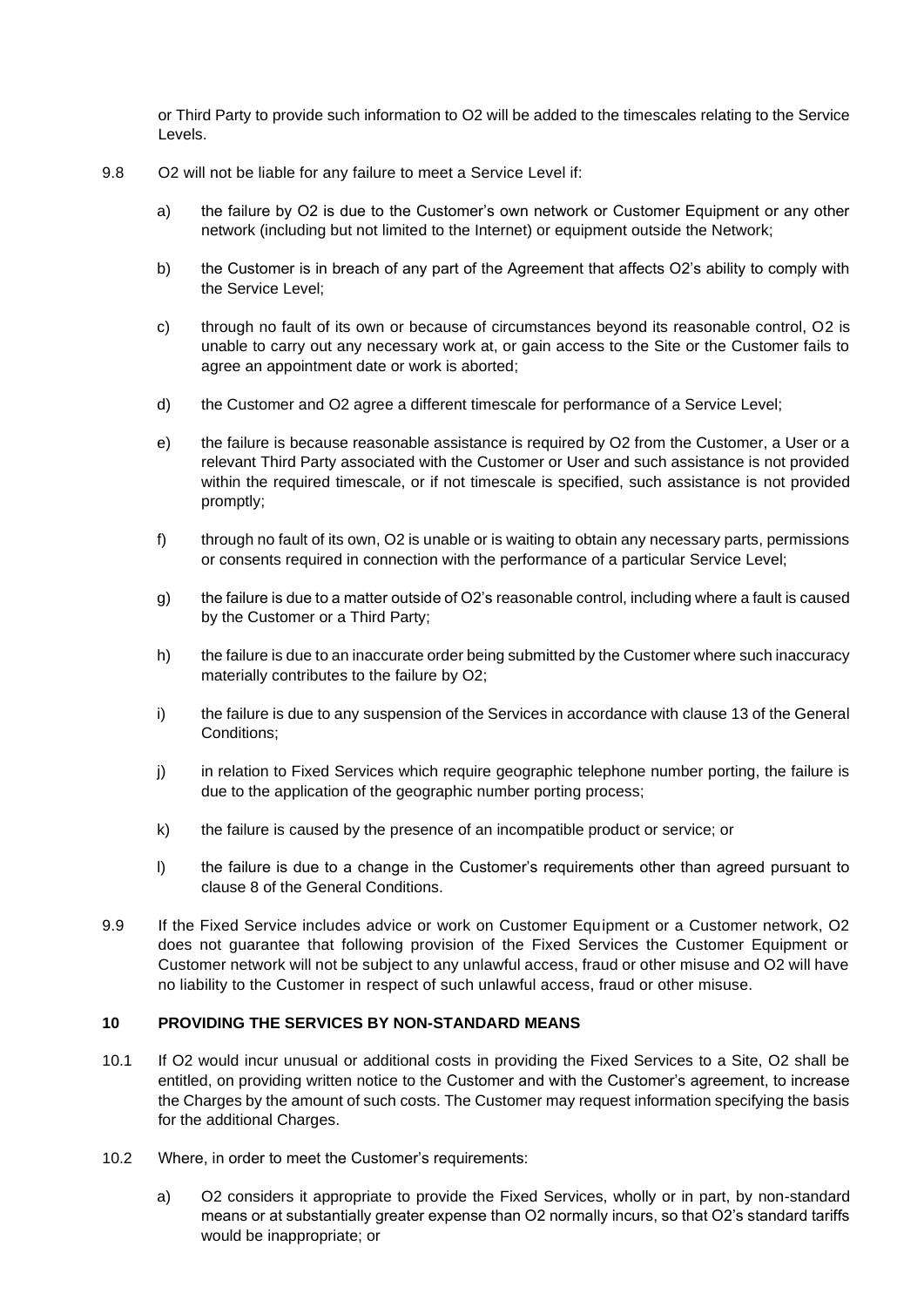b) at the Customer's request, the Fixed Services are provided at greater expense by reason of the type of materials used, the length, or the manner of installation, than O2 normally incurs,

O2 may determine, in addition to any standard Charges payable, a supplementary Charge in relation to the relevant order for the Fixed Services and O2 will notify the Customer in writing of any such Charge. Where such Charge is notified to the Customer, the Customer may cancel the relevant Fixed Services within 14 days of the written notice.

- 10.3 A supplementary Charge determined by O2 in accordance with clauses 10.1 and/or 10.2 of these Fixed Terms may be in addition to, or instead of, any applicable standard rates of rental and/or other Charges for the Fixed Services.
- 10.4 Where Fixed Services are provided by non-standard means, O2 may determine in an individual case that it is necessary or appropriate that special terms and conditions will apply in addition to, or instead of, any terms and conditions under this Agreement and O2 will notify the Customer in writing of any such special terms and conditions. Where such special terms and conditions are notified to the Customer, the Customer may cancel the relevant Fixed Services within 14 days of the written notice. If there is any conflict between the special terms and conditions notified in accordance with this clause 10.4 and the Agreement, the special terms and conditions will prevail.
- 10.5 For the avoidance of doubt, any supplementary Charge or special terms and conditions notified in accordance with clause 10.4 of these Fixed Terms will not constitute a variation to this Agreement for the purposes of clause 12 of the General Conditions.

# **11 FAULT RESPONSE**

- 11.1 O2 shall provide fault response for Fixed Services in accordance with the applicable Service Schedule.
- 11.2 If the Customer reports a fault and O2 or O2's Representative finds that there is no fault or that the fault was caused by the Customer, the Customer must pay O2 the Charges for any work carried out by or on behalf of O2 in relation to the Customer's fault report at the relevant rate on the O2 Website or the Commercial Schedule for the professional services performed.

# **12 O2 SUPPLIERS**

- 12.1 The Customer acknowledges and agrees that O2 may use suppliers to supply the Fixed Services, Equipment and carry out O2's obligations. The Customer will give all such reasonable assistance and access to such suppliers as if they were employees of O2.
- 12.2 The Customer acknowledges and agrees that O2 may use and share the Customer's details (including those of its Users) with O2's suppliers for the purposes of meeting O2's obligations under this Agreement. The Customer acknowledges and agrees that O2's suppliers may contact the Customer directly.

# **13 OTHER O2 OBLIGATIONS**

- 13.1 O2 shall co-operate, and use commercially reasonable endeavours to procure that each O2 supplier co-operates, with the Customer and any Third Party specified in a quotation or Service Schedule and engaged by the Customer to provide related services to the Customer, so as to integrate (where reasonably requested by the Customer) other services, materials or equipment supplied by the Customer or any third party with the relevant Fixed Services.
- 13.2 The co-operation referred to in clause 13.1 of these Fixed Terms shall only apply where the need to integrate the Fixed Services is set out clearly in the quotation or Service Schedule and the costs of such co-operation shall be charged by O2 and paid by the Customer.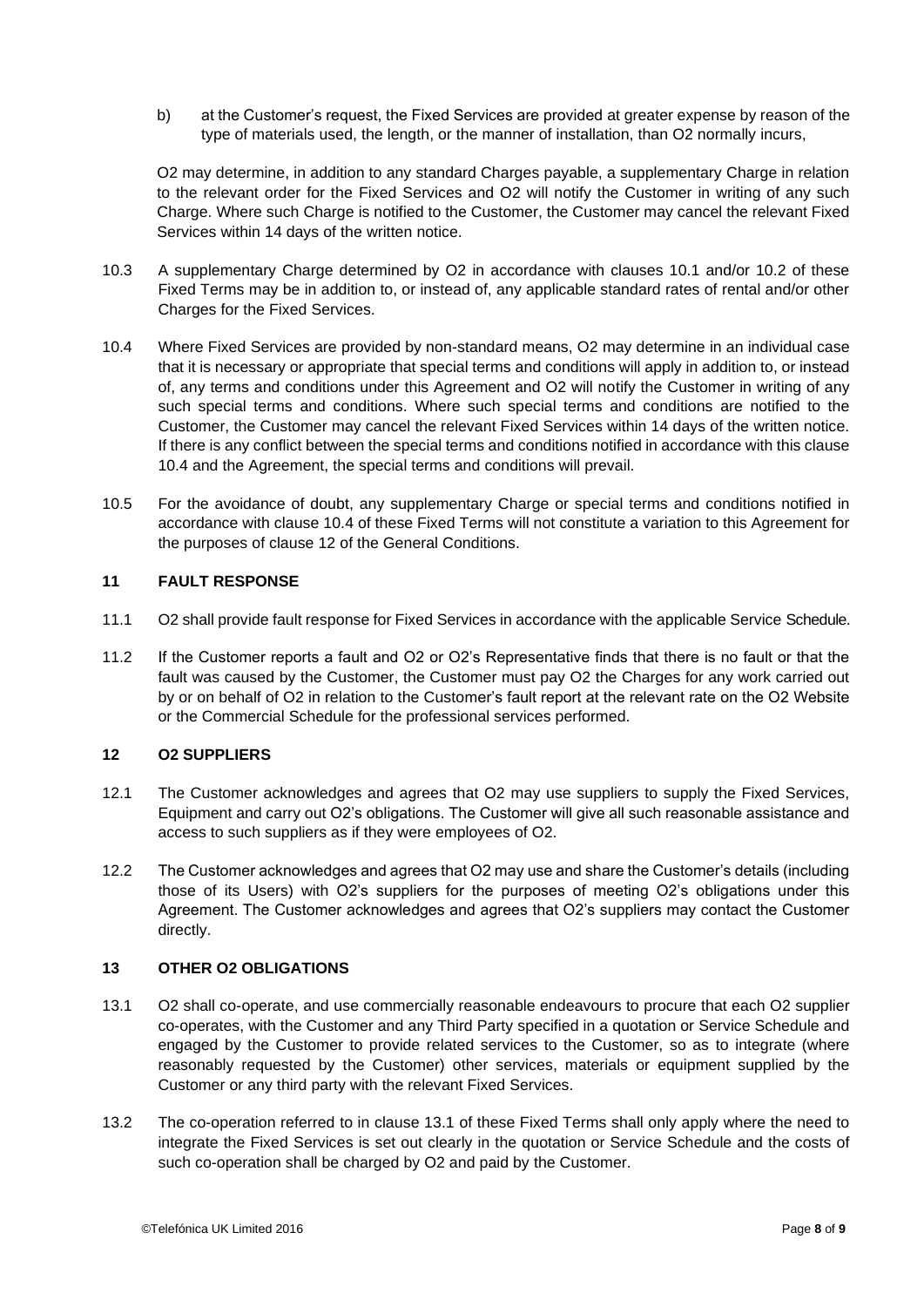13.3 Except as expressly set out in this Agreement, O2 will not be required to integrate or interface the Fixed Services with any of the Customer's services, technologies, products or Customer Equipment.

# **14 OTHER CUSTOMER OBLIGATIONS**

- 14.1 The Customer shall and shall procure that Users (or anyone having access to the Services), shall:
	- a) co-operate with O2 in all matters relating to the Services;
	- b) co-operate with O2 in the diagnosis and resolution of any Incidents relating to the Services;
	- c) comply with all licence terms and conditions applicable to any Third Party Software, as notified or otherwise provided to the Customer by O2 (including any Third Party Software supplied with any Equipment);
	- d) make available to O2 and O2 Representatives such access to staff of the Customer who are familiar with the Customer's systems and equipment and software as O2 may reasonably require in connection with the supply of the Fixed Services; and
	- e) supply O2 with all necessary technical information regarding the Sites, Customer Equipment the Customer's operating requirements, and any Third Party the Customer utilises to deliver incumbent services in order to allow O2 to plan for effective transition of incumbent services (if applicable).
- 14.2 The Customer will ensure that is has appropriate physical and information security policies, including data archiving, in place. Except to the extent O2 has specifically agreed to provide a back-up service as a part of the Fixed Services, the Customer is solely responsible for safeguarding its data by taking backup copies, maintaining a disaster recovery process and through any other means the Customer believes appropriate including maintaining up to date antivirus software.
- 14.3 Except as expressly set out in a Service Schedule or quotation, the Customer shall be responsible for providing all necessary hardware, software, network facilities and telecommunications services to access and use the Fixed Services.
- 14.4 If a Low Level Design is required in order to deliver a Service, O2 cannot commence providing the relevant Service until the Low Level Design is agreed. Accordingly the Customer shall work with O2 to promptly agree the Low Level Design and shall co-operate with O2 in respect of the on-going review (and, where necessary, amendment) of the Low Level Design.

# **15 TERMINATION OF A FIXED SERVICE**

15.1 O2 may terminate the supply of a Fixed Service without any liability if the Customer does not agree to vary the Charges in accordance with clause 10.1 of these Fixed Terms.

# **16 NUMBERS AND CODES**

- 16.1 O2 may allocate the Customer numbers, IP addresses and/or other codes required for the Fixed Services ("Allocated Numbers") in accordance with the Service Schedules. The Customer shall not sell or transfer any Allocated Numbers to anyone else or agree to or try to do so.
- 16.2 Nothing in this Agreement shall be construed as to transfer from O2 to the Customer ownership of any Allocated Numbers or to grant the Customer the right to sell or dispose of Allocated Numbers and all rights in such Allocated Numbers belong to O2 or its licensors. All the Customer's rights to use the Allocated Numbers will cease upon termination of the relevant Fixed Service upon which the Allocated Numbers will revert to O2 or its licensors.